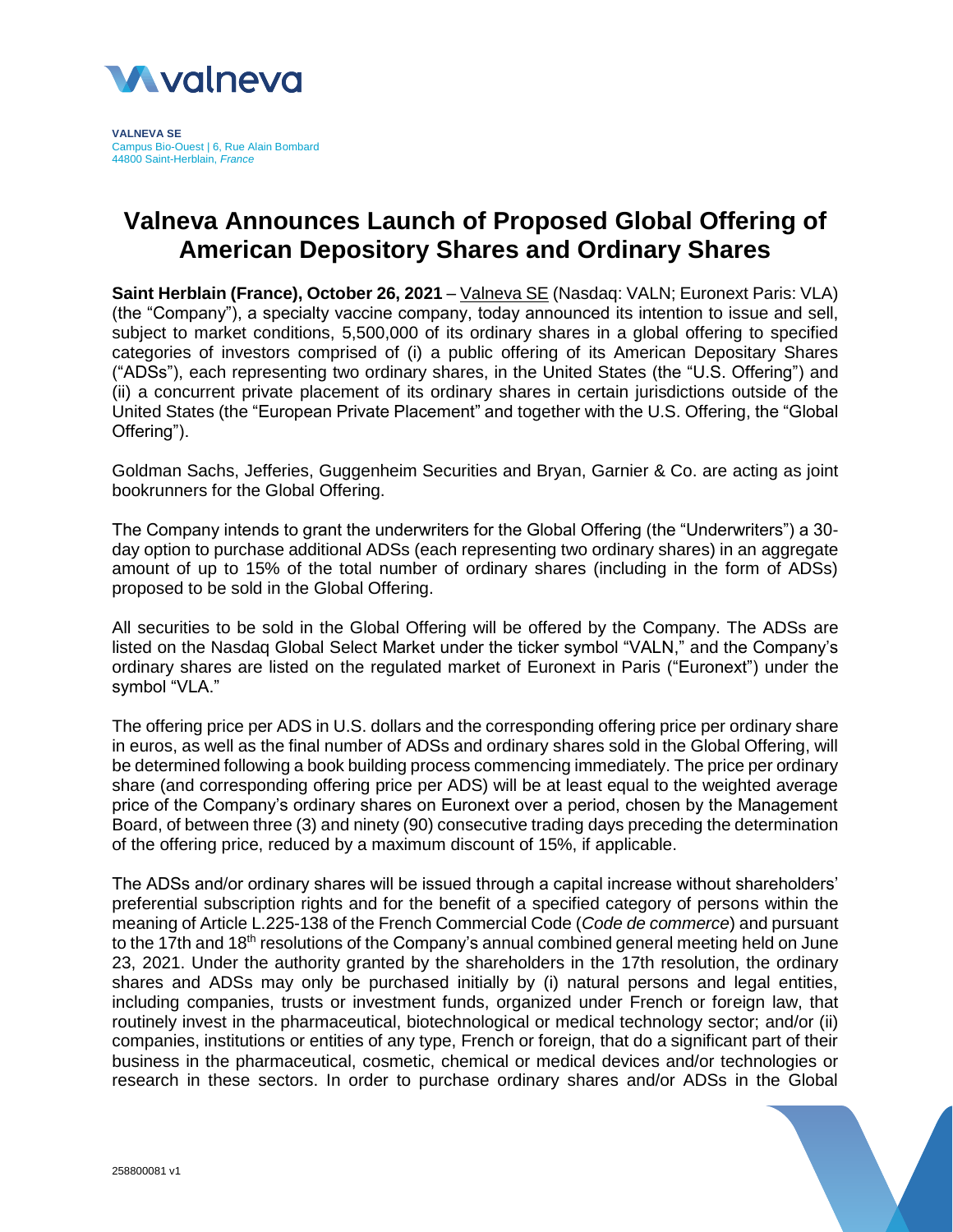

Offering, potential investors will be required to execute and provide to the Underwriters an investor letter representing that they satisfy the foregoing investor criteria.

The European Private Placement will be open only to qualified investors as such term is defined in article 2(e) of Regulation (EU) 2017/1129 of the European Parliament and of the Council of June 14, 2017.

The closings of the U.S. Offering and the European Private Placement will occur simultaneously, will be conditioned on each other and are expected to occur on the third trading day after the final pricing and allocation of the Global Offering. The underwriting agreement to be entered into among the Company and the Underwriters will not constitute a performance guarantee (*garantie de bonne fin*) within the meaning of Article L225-145 of the French Commercial Code.

The Global Offering will commence immediately and the Company plans to announce the result of the Global Offering as soon as practicable after pricing thereof in a subsequent press release. The Company expects to use the net proceeds from the Global Offering, together with its existing cash and cash equivalents, as follows (assuming an exchange rate of  $\epsilon$ 1.00 = \$1.1603, the exchange rate on October 25, 2021, as reported by the European Central Bank):

- Approximately \$50 million to fund further development of its Lyme VLA15 vaccine candidate through completion of Phase 2 clinical trials including handover to Pfizer;
- Approximately \$60 million to complete development of its chikungunya VLA1553 vaccine candidate through BLA approval;
- Approximately \$100 million to fund further development of its COVID-19 VLA2001 vaccine candidate through conditional licensure and commercial launch, including capital expenditure into production facilities;
- Approximately \$20 million to fund advancement of preclinical vaccine candidates towards clinical development; and
- The remainder, if any, for working capital and general corporate purposes.

A registration statement on Form F-1 relating to the securities referred to herein has been filed with the U.S. Securities and Exchange Commission ("SEC") but has not yet become effective. These securities may not be sold, nor may offers to buy be accepted, prior to the time the registration statement becomes effective. This press release does not constitute an offer to sell or the solicitation of an offer to buy securities in any jurisdiction, and shall not constitute an offer, solicitation or sale in any jurisdiction in which such offer, solicitation or sale would be unlawful prior to registration or qualification under the securities laws of that jurisdiction. The securities sold will not be part of a public offering in France. The registration statement can be accessed by the public on the website of the SEC.

The securities referred to in this press release will be offered in the United States only by means of a prospectus approved by the SEC. When available, copies of the preliminary prospectus relating to and describing the terms of the Global Offering may be obtained from: Goldman Sachs & Co. LLC, Attn: Prospectus Department, 200 West Street, New York, New York 10282, telephone: 866-471-2526, facsimile: 212-902-9316, e-mail: [prospectus-ny@ny.email.gs.com](mailto:prospectus-ny@ny.email.gs.com) or Jefferies LLC, Attention: Equity Syndicate Prospectus Department, 520 Madison Avenue, 2nd Floor, New York, NY 10022, or by telephone at +1 877 821 7388 or by email at [Prospectus\\_Department@Jefferies.com.](mailto:Prospectus_Department@Jefferies.com)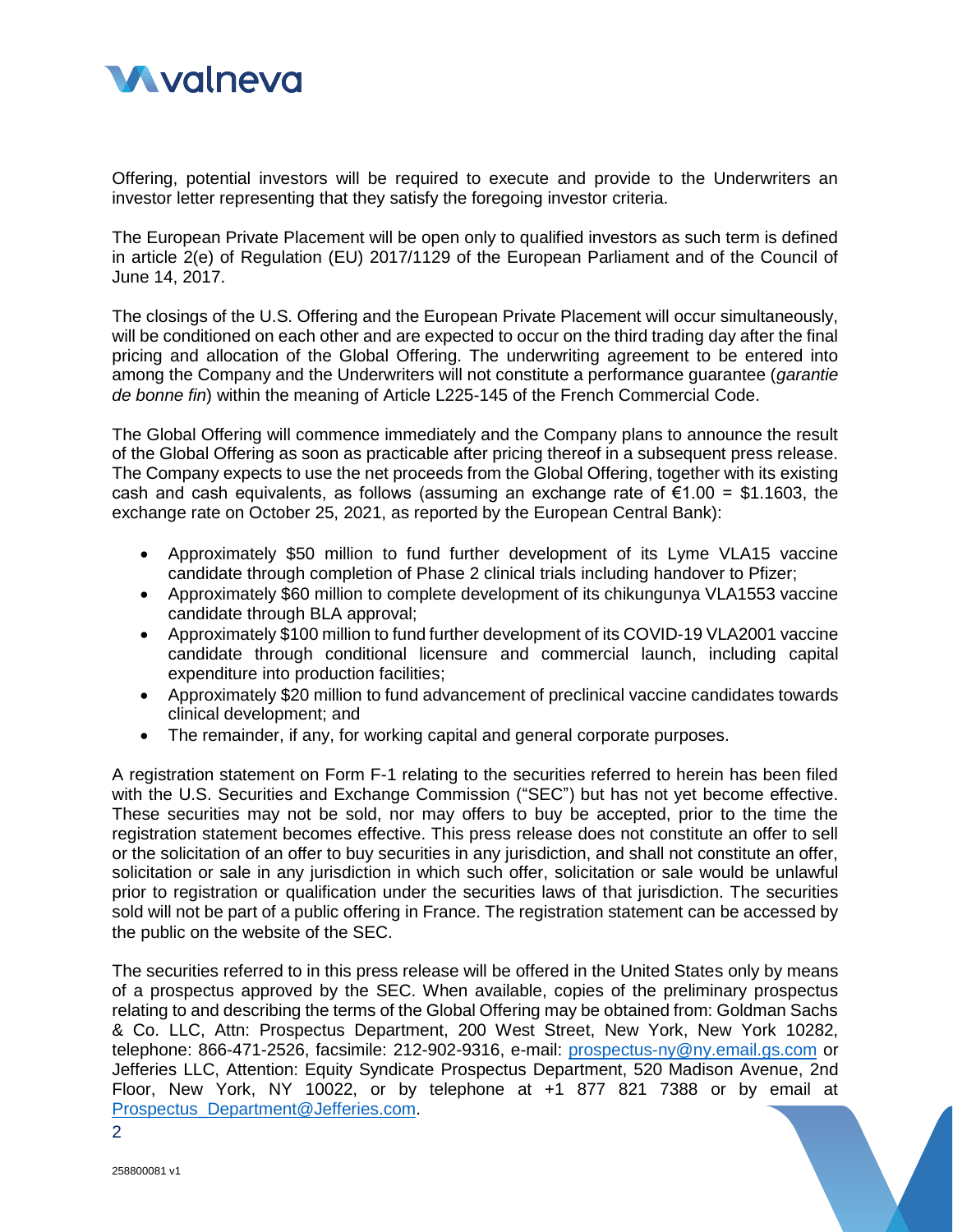

Application will be made to list the new ordinary shares to be issued pursuant to the Global Offering on the regulated market of Euronext in Paris.

The Global Offering was not subject to a prospectus to be approved by the French financial markets authority (*Autorité des marchés financiers* - the "AMF"). The Company draws the public's attention to the risk factors related to the Company and its activities set forth in section 1.5 of the universal registration document of the Company registered with the AMF under number D.21- 0286 on April 9, 2021, as completed by the risk factors set forth in the Company's half year financial report published on August 10, 2021 and the risk factors set forth in section 1.5 of the amendment to the universal registration document of the Company registered with the AMF under number D.21-0286-A01 on October 26, 2021. Copies of the Company's 2020 universal registration document, as amended, will be available free of charge on the Company's website (www.valneva.com) and on the AMF's website (www.amf-france.org).

## **About Valneva SE**

Valneva is a specialty vaccine company focused on the development and commercialization of prophylactic vaccines for infectious diseases with significant unmet medical need. The Company takes a highly specialized and targeted approach to vaccine development and then applies its deep understanding of vaccine science to develop prophylactic vaccines addressing these diseases. Valneva has leveraged its expertise and capabilities both to successfully commercialize two vaccines and to rapidly advance a broad range of vaccine candidates into and through the clinic, including candidates against Lyme disease, the chikungunya virus and COVID-19.

## **Media & Investor Contacts**

Laëtitia Bachelot-Fontaine VP Global Communications & European Investor Relations M +33 (0)6 4516 7099 laetitia.bachelot-fontaine@valneva.com

Joshua Drumm, Ph.D. VP Global Investor Relations M +001 917 815 4520 joshua.drumm@valneva.com

## **Disclaimer**

This press release contains certain forward-looking statements concerning the Global Offering as well as the Company and its business, including its prospects and product candidate development. Such forward-looking statements are based on assumptions that the Company considers to be reasonable. However, there can be no assurance that the estimates contained in such forward-looking statements will be verified, which estimates are subject to numerous risks including the risks set forth in section 1.5 of the universal registration document of the Company registered with the AMF under number D.21-0286 on April 9, 2021 (copies of which are available on the Company's website) and to the development of economic conditions, financial markets and the markets in which the Company operates. The forward-looking statements contained in this press release are also subject to risks not yet known to the Company or not currently considered material by the Company. The occurrence of all or part of such risks could cause actual results, financial conditions, performance or achievements of the Company to be materially different from such forward-looking statements.

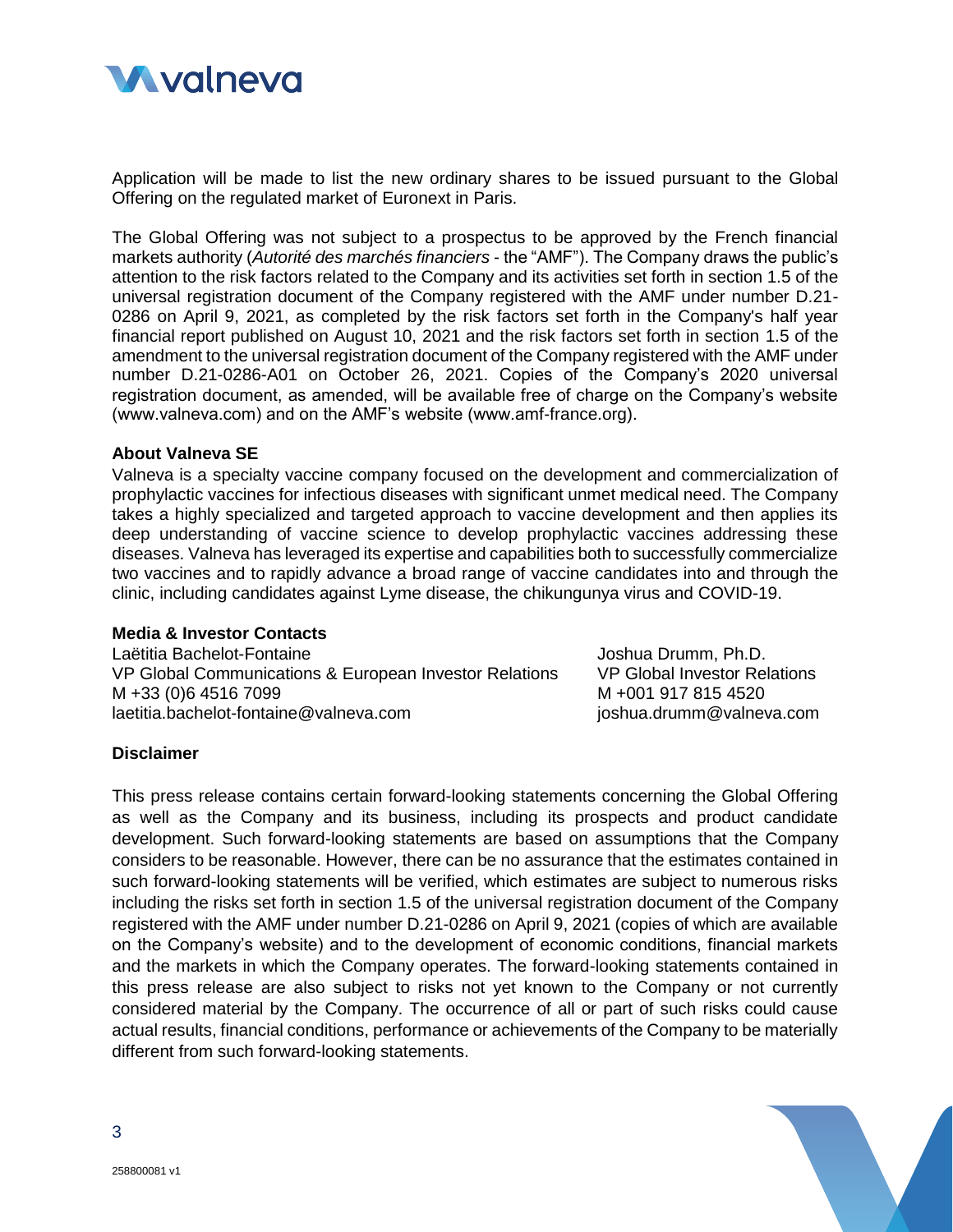

This press release does not constitute an offer to sell or the solicitation of an offer to buy securities in any jurisdiction, and shall not constitute an offer, solicitation or sale in any jurisdiction in which such offer, solicitation or sale would be unlawful prior to registration or qualification under the securities laws of that jurisdiction. The registration statement can be accessed by the public on the website of the SEC.

This announcement is an advertisement and not a prospectus within the meaning of Regulation (EU) 2017/1129 of the European Parliament and of the Council of 14 June 2017, as amended (the "Prospectus Regulation").

In France, the European Private Placement described above will take place solely as a placement to the benefit of categories of persons, in accordance with Article L. 225-138 of the "Code de commerce" and applicable regulations. The European Private Placement is reserved, in Europe (including in France), to "qualified investors", as that term is defined in Article 2(e) of the Prospectus Regulation.

In relation to each member state of the European Economic Area other than France (each, a "Relevant Member State"), an offer of the securities referred to herein is not being made and will not be made to the public in that Relevant Member State, other than: (i) to any legal entity which is a qualified investor as defined in the Prospectus Regulation; (ii) to fewer than 150 natural or legal persons per relevant member state; or (iii) in any other circumstances falling within Article 1(4) of the Prospectus Regulation; provided that no such offer of the securities referred to herein shall require the Company to publish a prospectus pursuant to Article 3 of the Prospectus Regulation. For the purposes of the above, the expression an "offer to the public" in any Relevant Member State shall have the meaning ascribed to it in article 2(d) of the Prospectus Regulation.

This communication is being distributed only to, and is directed only at (a) persons outside the United Kingdom, (b) persons who have professional experience in matters relating to investments falling within Article 19(5) of the Financial Services and Markets Act 2000 (Financial Promotion) Order 2005 (the "Order"), and (c) high net worth entities, and other persons to whom it may otherwise lawfully be communicated, falling within Article 49(2) of the Order (all such persons together being referred to as "relevant persons"). Any investment or investment activity to which this communication relates is available only to relevant persons and will be engaged in only with relevant persons. Any person who is not a relevant person should not act or rely on this communication or any of its contents.

Solely for the purposes of each manufacturer's product approval process, the target market assessment in respect of ordinary shares has led to the conclusion that: (i) the target market for the ordinary shares is eligible counterparties, professional clients and retail clients, each as defined in Directive 2014/65/EU, as amended ("MiFID II"); and (ii) all channels for distribution of the ordinary shares to eligible counterparties, professional clients and retail clients are appropriate. Any person subsequently offering, selling or recommending the ordinary shares (a "distributor") should take into consideration the manufacturers' target market assessment; however, a distributor subject to MiFID II is responsible for undertaking its own target market